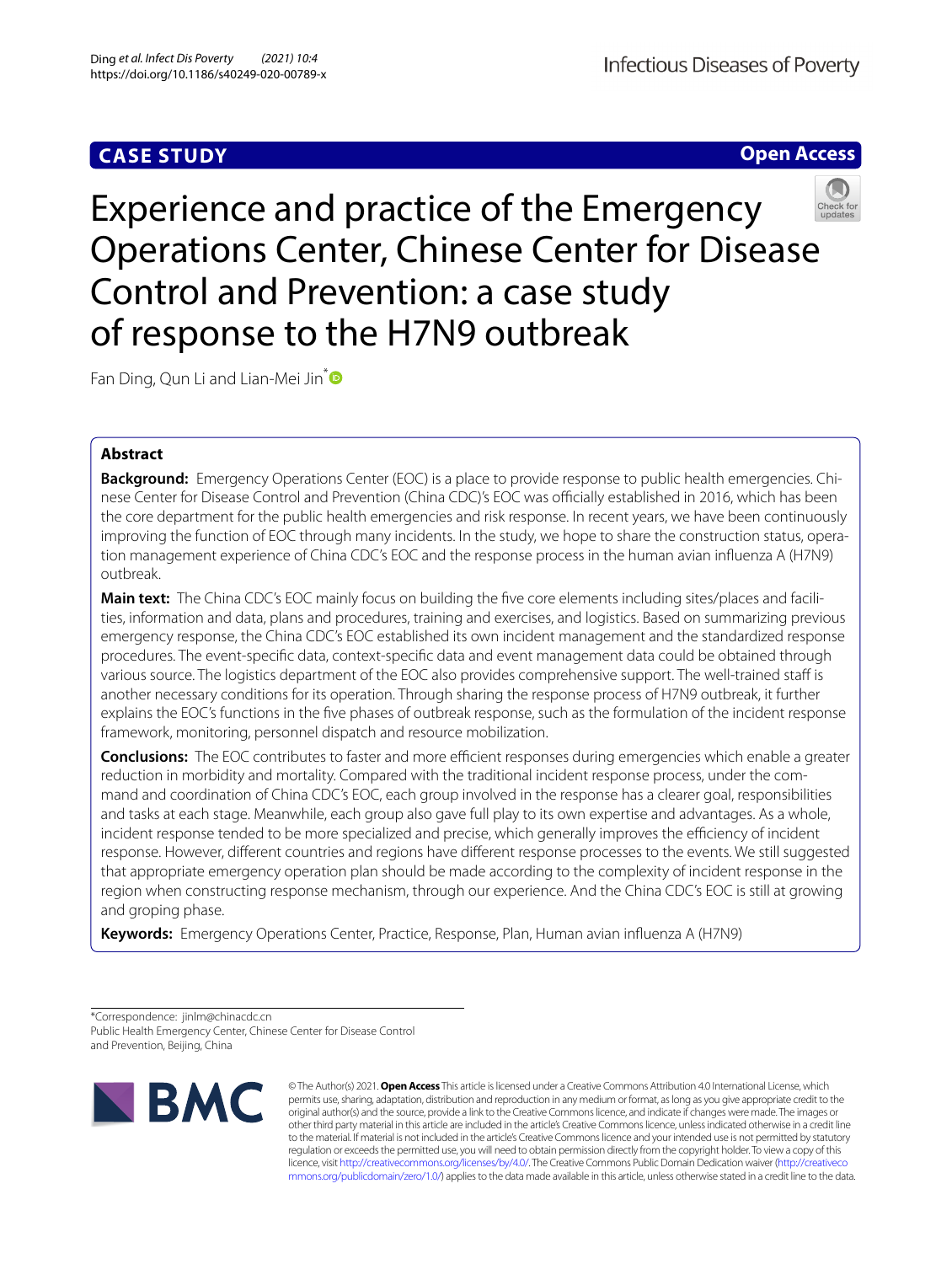## **Background**

For Emergency Operations Center (EOC), diferent organizations/agencies have diferent defnitions. However, Federal Emergency Management Agency (FEMA), Centers for Disease Control and Prevention of the USA (USCDC) and World Health Organization (WHO) all emphasize that EOC is a place to provide emergency response for professionals dealing with public health emergencies [[1\]](#page-6-0). It can command and coordinate relevant information and resources, and manage emergencies. We all believe that an efective EOC should be an organic combination of infrastructure and functionality. In China, The EOC is a place where Centers for Disease Control and Prevention (CDCs) organize and conduct the related emergency response work. It is the place for emergency preparedness, daily operation and emergency response. It can be a dedicated place, or a space that is used in conjunction with other agency functions, or it can be a virtual place realized through information-based facilities.

The EOC of China CDC was officially established in 2016, as a branch of the Public Health Emergency Center (PHEC) of China CDC, which has become the core department for the public health emergencies and risk response. According to Administrative Measures for Health Emergency Operations (AMHEO) [\[2\]](#page-6-1), China CDC's EOC fully plays a role in command and coordination, resource integration, risk communication and technical support in event response.

A functional public health EOC is an important component of meeting the International Health Regulations (IHR) [\[3](#page-6-2)] requirements. In 2012, WHO established the Public Health Emergency Operations Centre Network (EOC-NET) in order to facilitate the establishment of global PHEOC [[1,](#page-6-0) [4\]](#page-6-3). From 2015 to 2016, the National Health Emergency Working Standards for Centers of Disease Control and Prevention (trial) [[5\]](#page-6-4) and the 13th Five-year Plan for the Prevention and Treatment of Infectious Diseases [\[6](#page-6-5)] issued by the National Health Commission (NHC) of the People's Republic of China (PRC) clearly put forward the requirements for the construction of EOC in China.

So that EOC became an emerging feld of practice in China. It is necessary to efectively manage complex public health risk or threats by utilizing specifc knowledge, technology and organizational principles found in incident management  $[2, 3]$  $[2, 3]$  $[2, 3]$  $[2, 3]$ . During recent years, the CDCs at all-levels across the country have been exploring the model of health emergency operation management, and the construction of EOC has been carried out to achieve the health emergency interconnection, resource integration and information sharing.

# **EOC's role in diferent situations**

EOC is usually been used by jurisdictions and organizations as one of the most important elements in their emergency management programs. It is the location where staff from multiple agencies typically come together to address imminent threats and hazards and to provide coordinated support to incident command, on-scene personnel, and/or other EOCs [\[1](#page-6-0), [4\]](#page-6-3). A growing number of countries agree that, it should be increasingly viewed as the necessary component of emergency preparedness and used for multiagency coordination and response to a variety of hazards, including natural disasters, chemical spills, radio nuclear incidents, humanitarian emergencies, and disease outbreaks [\[2](#page-6-1), [3](#page-6-2), [5,](#page-6-4) [6](#page-6-5)].

The operations of EOC is based on the concept of a comprehensive and systematic incident management method, including event command and coordination, resource management and information management [\[3](#page-6-2)]. Within the necessary framework, fve basic functions are usually established: management, operations, planning, logistics, fnance and administration, while maintaining fexibility to adapt to diferent events, institutions and jurisdictions  $[4]$  $[4]$ . The adoption of a common organizational model or framework for emergency management at all levels, from the country to the primary health services, is of great beneft. According that, the main functions of China CDC's EOC showed in Box [1](#page-1-0).

# <span id="page-1-0"></span>**Box 1: Main function of Emergency Operations Center (EOC) of China CDC**

**During routine work**, the emergency preparedness duty should be carried out to continuously event surveillance and risk assessment **When event outbreaks**, the EOC would be activated depending on the scale of the events. And the function of EOC contains recourse coordination, surveillance strengthening, coordinating resources, providing epidemiological technical services, etc

After the response completed, the EOC should conduct the evaluation of the event response process, summarize the problems in the event response process, and propose improvement plans. The purpose of improving emergency operation capability is to correct problems in the future through training and exercise

This paper summarizes the construction experience of China CDC's EOC, as well as the case statement of coping with threats. And it is hoped to better understand the public health response in China.

# **Core elements of China CDC's EOC**

In China CDC, we focused on building the following fve core elements of the EOC, including sites/places and facilities, information and data, plans and procedures, training and exercises, and logistics.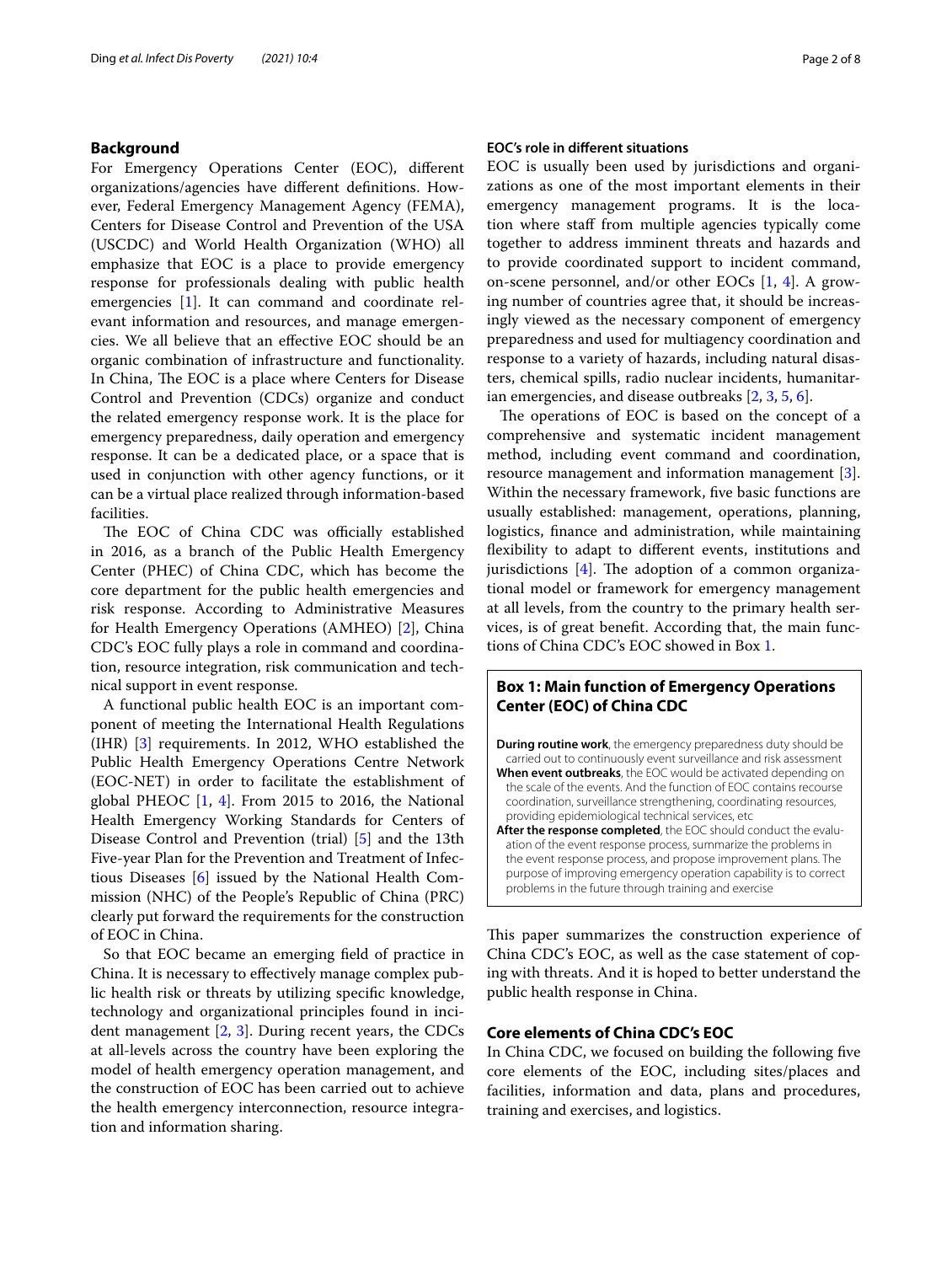# **Physical site and facility integrating management and function**

According to the 13th Five-year Plan for the Prevention of Infectious Diseases (2016–2020), China has clearly put forward the practice for the construction of EOCs. In the years leading up to 2010, China CDC initially established the EOC which contains a main hall and some function area for small meetings and discussions, and introduced the remote conference system to realize the remote consultation [\[7](#page-7-0), [8\]](#page-7-1). In addition, the teleconference system and light emitting diode (LED) information displaying system are also introduced to further the information display environment. However, the EOC is more than just a physical place. A conference room or a command center is not an EOC, and the dispatch of emergency personnel is not an EOC either  $[2, 3]$  $[2, 3]$  $[2, 3]$  $[2, 3]$ . The EOC should be an organic combination of sites and emergency management functions, which can be a fxed place, a temporary facility, or a virtual architecture. Employees can participate remotely. The EOC should be positioned as a focal point for coordinating resources, information and communications for data reception, integration, analysis and interpretation, and coordination, with less focus on physical infrastructure. Therefore, the lack of a dedicated physical location has not hindered EOC's operations. The construction of EOC should be demand-oriented.

#### **Rapid and efficient response plans and procedures**

Based on severe acute respiratory syndrome (SARS), human avian infuenza A (H7N9), and other infectious diseases outbreaks, as well as various natural disasters and man-made disasters, China CDC has built its own model of incident detection, reporting and response processes. According to diferent events, we developed different technical, hazard-specifc response and support plans, manuals and handbooks [\[9,](#page-7-2) [10\]](#page-7-3). In order to maintain consistency with WHO and other countries, China CDC compiled and issued a comprehensive plan at the end of 2016, called AMHEO, which is the combination of the emergency operation plan (EOP) and EOC plan. It contains the incident management and the standardized response procedures. The EOC can be activated in response to all kind of public health emergencies including the natural or man-made disasters, infectious disease outbreaks, and other emergencies. Besides watching level and alert level, there are three diferent levels of activa-tion (see Table [1](#page-3-0)), depending on the scale of the event. In addition, the China CDC is also developing a series of incident action plan (IAP) and the standardized forms for each incident.

When an incident is detected, an initial verifcation and assessment would conduct to determine whether an emergency response needs to be initiated. If necessary, the emergency response process would be activated according to the AMHEO which includes: (i) determination on the response level and department, (ii) establishment of the emergency operation structure, (iii) setting the response goals and tasks, (iv) clarifcation of the response strategy and plan, and (v) then implementing the emergency operations. Some events may go into the second round of the workflow circle. At some stage of the event response process (usually in the middle of the response process) or at the end of the process, the after action review (AAR) should be organized and the improvement plan drafted. After the event response, the summary and assessment on the response process should be carried out, and the contents need improving should be listed according to improvement plan, as well as the preparation for future event response should be made (Fig. [1\)](#page-3-1).

EOC should also function during non-outbreak periods, and surveillance data should routinely be interpreted by an epidemiologic workforce. Like USCDC's EOC, the slogan is 7 days, 24 h  $[11-13]$  $[11-13]$ . Such an "always on" EOC facilitates the rapid transition to response model during outbreaks and improves the cost-efectiveness of the infrastructure investment. But this is the most fully functional EOC and China CDC is on the way to this direction. Routine use of EOCs during outbreaks and non-outbreak periods helps ensure sustained technical capacity for data analysis and interpretation, and usage of visualization tools and equipment  $[2-4]$  $[2-4]$  $[2-4]$ . This EOC model would meet the global public health response need.

## **Access and utilization of information**

Information is the lifeblood of an EOC [\[2](#page-6-1), [3,](#page-6-2) [5](#page-6-4)[–7,](#page-7-0) [14](#page-7-6)[–18](#page-7-7)]. According to the activities and tasks, EOC has specifc information needs and require various sets of data. EOC also need to collect and analysis data and information for operation. Three types of data, including event-specifc data, context-specifc data and event management data, are usually obtained. Event-specifc data can refect information on what, how, where, who, and the current status of events. The sources of information may come from public health emergency management system, which focused on information of the emergencies and health risk factors, and the feld investigation recourses. Context-specifc data can refect background information such as geographical information, demographic information, environmental information, health resources information, emergency shelter, the incidence of related diseases and health services. Event management data are organized for the functional domains (management, operations, planning, logistics, fnance and administration) in the EOC. Such data may include humanity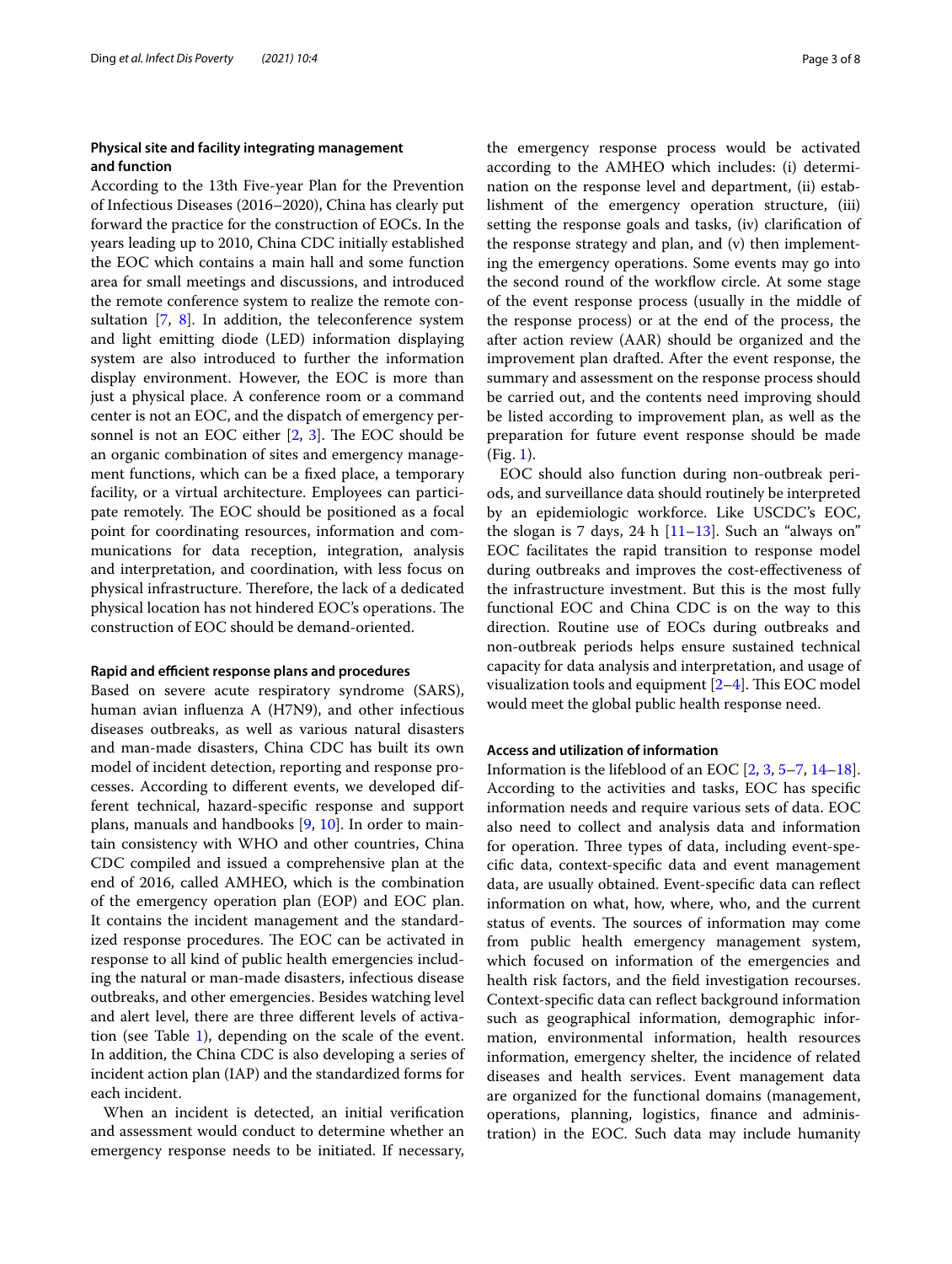| Period                           | Outbreak/disaster                                 | <b>Type</b>                      | Location                       | Response<br>level <sup>a</sup> | <b>Comments/action taken</b>                                                            |
|----------------------------------|---------------------------------------------------|----------------------------------|--------------------------------|--------------------------------|-----------------------------------------------------------------------------------------|
| January-July, 2017               | <b>H7N9</b>                                       | Infectious disease out-<br>break | 22 provinces, China            | $\mathbb{H}$                   | Coordinated departments<br>to develop the epide-<br>miological and lab test<br>strategy |
| August-October, 2017             | Earthquake                                        | Nature disaster                  | Sichuan and Xinjiang,<br>China | $\mathbb{I}$                   | Deployed team to the field<br>for the public health<br>prevention and control           |
| November, 2017- January,<br>2018 | Plague                                            | Infectious disease out-<br>break | Madagascar                     | $\mathbb{I}$                   | Deployed team to the field<br>for the public health<br>prevention and control           |
| July-Sepetember, 2018            | Flood                                             | Nature disaster                  | Sichuan and Gansu, China       | $\mathbb{H}$                   | Deployed team to the field<br>for the public health<br>prevention and control           |
| July-October, 2018               | Group events caused<br>by substandard<br>vaccines | Infectious disease out-<br>break | Shandong and Jilin, China      |                                | Assess the risk of problem-<br>atic vaccine and develop<br>reseeding strategies         |
| July-October, 2018               | Polio virus                                       | Infectious disease out-<br>break | Xinjiang, China                | $\mathbb{H}$                   | Strengthen sampling<br>and case monitoring,<br>formulate vaccination<br>strategies      |

# <span id="page-3-0"></span>**Table 1 Health emergency practice launched by China CDC's EOC during 2017–2018**

a There are three different levels of China CDC's response depending on the scale of the event. (i) Level III is the lowest level of response. Only one or two subject matter department lead to the response with their staff. However, EOC would not be activated. (ii) Level II involves more than two departments staff, or the relevant area and resources from the China CDC. Time-sensitive tasks and needs may extend beyond core business hours. EOC staff may lead or assist with the response. (iii) Level I is the highest level, requiring all agency-wide effort

resources, equipment, the status of interventions, partner activities, resource deployments, expenditure progress on achievement of objectives, and so on. Besides, we also keep abreast of the current situation of staf information, expert database and logistics supplies.

In China CDC, the branch for logistics takes the responsibility to the information supply and update for EOC. With the support of the logistic department, EOC can coordinate the relevant personnel and other resources timely and efficiently in the emergencies. Moreover, the Emergency Operations Management Information System (EOMIS) of China CDC is about to be online. In the nearly future, it will be more conveniently and efficiently to manage the emergency resources.

Collecting, processing and sharing information in time is the key function of EOC  $[12-14]$  $[12-14]$ . Information can be presented in a variety of ways. Information should be collected according to local conditions. In particular, EOCs monitor epidemiologic data and feld reports from a variety of sources using data technologies and informal networks of public health professionals during activation [[2,](#page-6-1) [4\]](#page-6-3). Ideally, information collection should be based on standardized terminology and general data structure, and should be able to exchange horizontally and vertically. However, it may not necessarily to have an emergency operations management system for information management. The content and process of information system construction should comply with the requirements



<span id="page-3-1"></span>of information management. In practice, which kind of methods is more suitable for information management, still needs to be further assessed.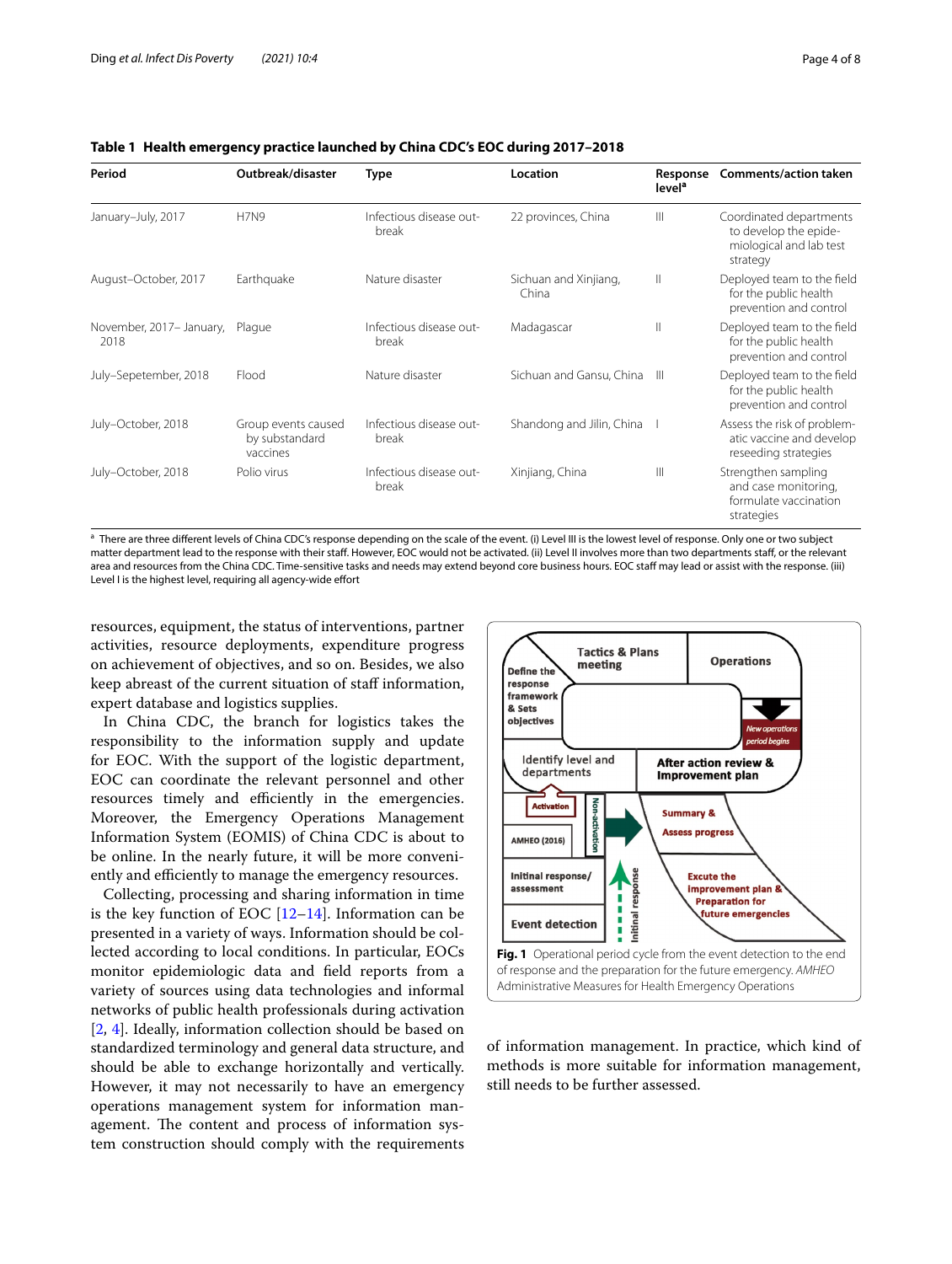### **Well trained professionals**

Well-trained staff is one of the necessary conditions for EOC's operation. Training should be continuously strengthened for staff in future. EOC can coordinate a variety of the information and resources. When the EOC activated, it should be stafed with a team of subject mat-ter experts, analysts, logistics staff, and support staff [\[19](#page-7-9)]. The function and staffing of the EOC should be assessed through an ongoing series of training and exercises [\[2](#page-6-1)[–5](#page-6-4)]. Well-trained professionals are the key to the operations of EOC. Trained experts who know what to do are critical to building a functioning EOC  $[7-10]$  $[7-10]$ . Training should be purposefully conducted according to the capabilities required by the EOC. In China CDC's EOC, how to use the incident management system, special post training for working group of EOC, and professional technology, skills and practical training are the most three important training content. In addition, all personnel should have the information and communication technology (ICT) skills required to work in the EOC. The training targets of EOC mainly include all kinds of personnel who may participate in emergency response. The training can be carried out according to diferent professions, positions and levels. Training methods can be used in a variety of styles including face-to-face or online teaching, internships, etc. The training frequency is determined by the needs. Before and after the training, the trainees should be assessed to confrm whether the training objectives are achieved and whether their abilities meet the needs of participating in emergency operations. According to the evaluation results, the training program can also be improved.

Exercise is a primary training tool. The abilities of professionals should be consolidated and improved. The two types of exercises—discussion-based and operationsbased exercises are usually used in the daily activity in the EOC [\[11](#page-7-4), [19–](#page-7-9)[21](#page-7-10)]. In practice, the various exercise types may be modifed or combined in order to meet specifc objectives, especially when resources are limited.

### **Initiatives in public health emergency management**

Through the adjustment of health emergency practice and EOP in 2016, China CDC's EOC established the new response procedure. The health emergency practice launched by China CDC's EOC during 2017–2018 shown in Table [1](#page-3-0).

# **Human avian infuenza A (H7N9) epidemic during January–July 2017**

The epidemic has taken nearly half a year. Since December 2016, the reported H7N9 case number has been signifcantly higher than the same period in the past in China. As of January 8, 2017, 169 confrmed cases and 44 deaths have been reported  $[12]$  $[12]$ . The epidemic has spread to 10 provinces. The confirmed cases have increased by 6.34 times compared with the same period in last two years, as well as the number of deaths has increased by 5.29 times. The response process of this outbreak can be roughly divided into the following fve stages (Fig. [2](#page-5-0)).

# **Phase I: From the 46th week of 2016 to the 2nd week of 2017**

Through the China CDC's infectious disease information reporting system, it shows the number of human cases of H7N9 has been rising rapidly in several provinces. During this period, the number of cases per week increased from 4 to the top of 55. And the nationwide total number of the reported cases was up to 260 from November 7, 2016 to January 15, 2017. Given the situation, it was expected that China CDC will continue to carry out intensive surveillance, connected with the feld and further verify the situation, and technical support services for provincial human infection with H7N9 avian fu. After risk assessment, China CDC's EOC has been activated with a level III response for the H7N9 infuenza outbreak. Subsequently, EOC organized the meetings on strategies and technical issues related to the epidemic response. And then the plan, objectives and periodic tasks of this response were determined. Functional groups have been set up for monitoring, control strategy, feld management, risk communication and logistics. Incident action plan (IAP) was determined according to the responsibilities of each group.

### **Phase II: From the 3rd week to the 5th week of 2017**

The number of cases per week in January 2017 has risen sharply to 66 across the country, mainly in provinces along the Yangtze River, with 16 provinces reporting H7N9 cases. In the process of response, EOC gave full play to the role of resource integration and coordination, and mobilized professionals of the relevant provincial CDC to jointly handle the epidemic. The field teams have been sent to several provinces to investigate the reasons for the sharp increase in the number of reporting cases. And the comprehensive coordination group organized daily consultation meetings to provide epidemiological technical support to the field teams. The Chinese traditional festival, the Spring Festival, was in this stage. It is speculated that the increase of the case number might be related to live poultry consumption increase in the early part of the festival. And the rapid decline trend in a short period after the holiday is not only because the live poultry market management measures adopted in various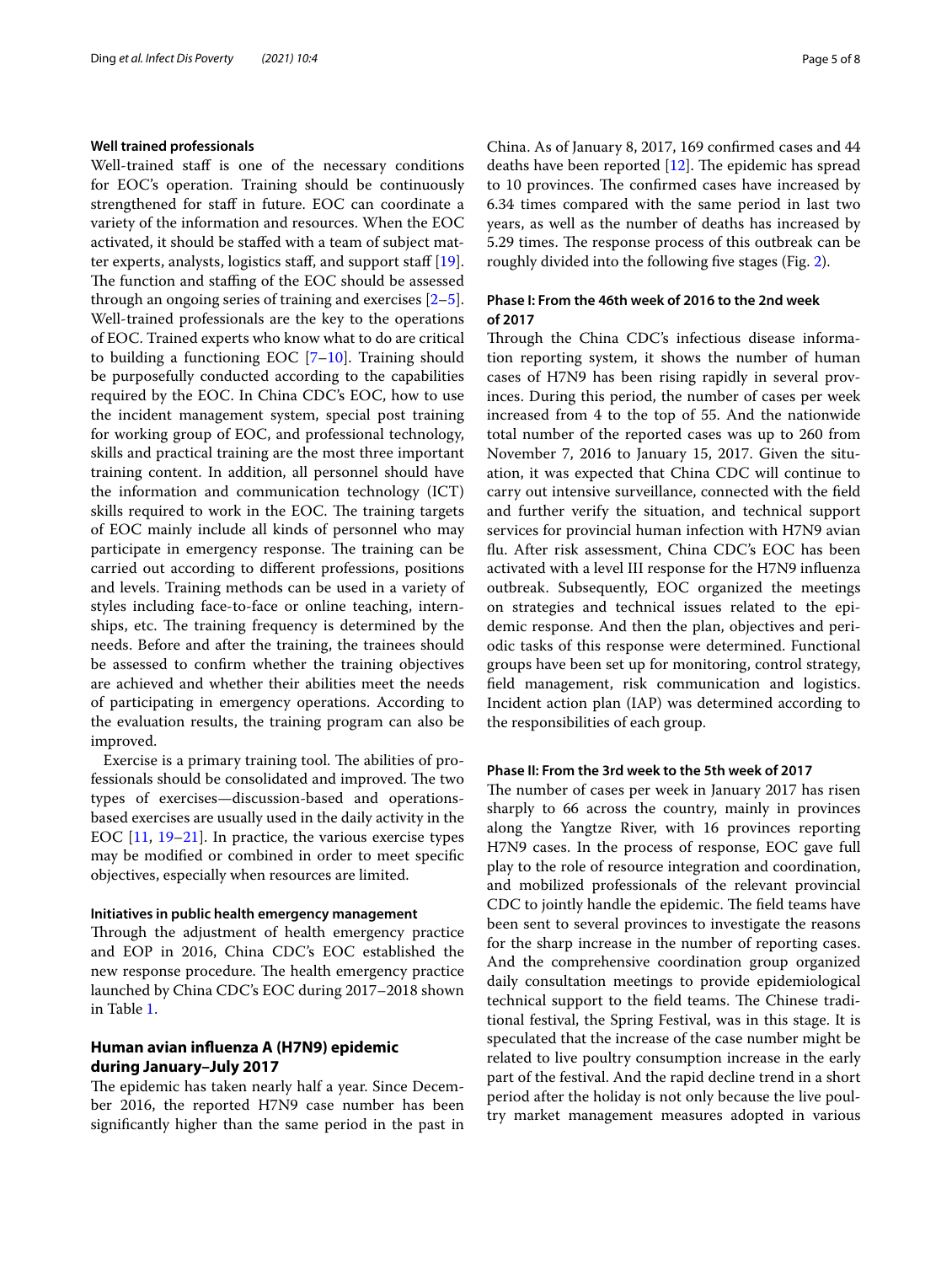

<span id="page-5-0"></span>places, but also might be closely related to the natural closure of the market during the Spring Festival.

## **Phase III: From the 6th week to the 11th week of 2017**

The number of cases in the previously high-incidence provinces along the Yangtze River continued to decline from February to March, 2017. The number of cases fluctuated around 20 per week. The epidemic has moved from the coastal provinces of southeast China to south and southwest China. Through remote video consultation, the epidemiology group regularly carries out discussions and studies on the epidemic situation in 16 key provinces. Suggestions on prevention and control measures should be given according to the particularity of diferent regions. In addition, EOC sent infectious disease teams to the newly afected provinces for investigation, and the logistics team provided on-site supplies and equipment. The risk communication team compiled risk communication materials for important epidemic data and prevention and control information, and timely release them to the National Health Commission, the media and the public. According to the work task arrangement of this stage, the comprehensive team organized regular meetings in time to adjust the emergency operation plan, so as to ensure the efficient completion of the prevention and control objectives of this phrase.

### **Phase IV: From the 12th week to the 19th week of 2017**

A total of 22 provinces reported cases during this period, but the number of cases continued to remain at a low level from March to May 2017. The per week number of cases continued to fluctuate around 20. The epidemic is spreading to north, northwest and southwest China. In addition to strengthening the surveillance of the epidemic situation across the country, the epidemiological team of the China CDC's EOC had also conducted regular communication with the whole country and some key provinces, and actively shared the experience and strategies for the prevention and control of H7N9 nationwide. The risk communication team also organized experts to further develop measures to protect the public. The comprehensive group once again took the lead in organizing and adjusting the prevention and control response targets and priorities at this stage.

# **Phase V: From the 20th week to the 29th week of 2017**

During this period, a total of 17 provinces have reported cases, with no more than 5 cases reported in each province. The epidemic level has been further reduced compared with the previous period, and has basically returned to normal. However, the number of cases is still widespread. The China CDC recommended that local authorities continue to maintain controls on live poultry markets and monitor cases. EOC organizes each group to study and evaluate the epidemic trend and risk assessment at this stage, and suggested that the level-III response for this epidemic should be terminated. Besides, PHEC will continue to carry out continuous surveillance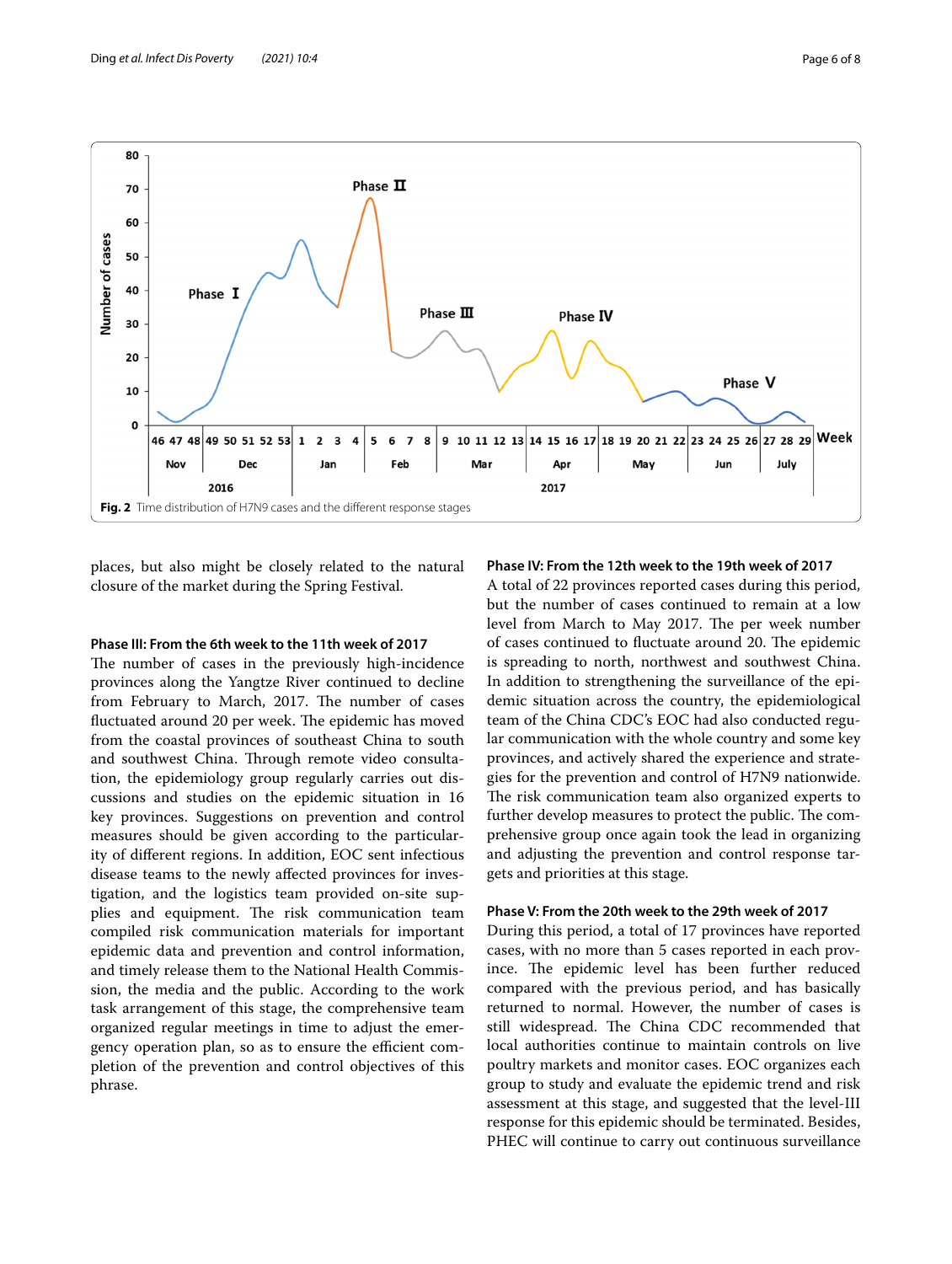of the H7N9 epidemic. The comprehensive coordination team worked with emergency operations supervisor would take the hotwash and AAR for this response process and form the improvement plan**.**

During the process, the Chinese Field Epidemiology Program (CFETP) fellow served as the liaison between the EOC and field provinces. The PHEC coordinated seamless communication between the CDCs' laboratories. When the EOC was deactivated in June 2017, none of the human contacts had tested positive. Through our 7-month around epidemiological action, the epidemic had been controlled.

## **Conclusions**

Through countless emergency response examples, it is shown that increasing the international community's ability to rapidly and efectively respond to public health threats ensures the broader global health security of all people. In resource-limited situation, emergency response is centered on achieving the biggest public health impact. In China CDC, the EOC is no longer just a centralized office, but a comprehensive functional center that integrates various resources, information and mechanisms. And it contributes to faster and more efficient responses during emergencies which enable a greater reduction in morbidity and mortality. According to the H7N9 epidemic response process, it could be confrmed that the EOC can better organize and allocate various resources so as to achieve the purpose of standardized handling. Compared with the traditional incident response process, under the command and coordination of China CDC's EOC, each group involved in the response has a clearer goal, responsibilities and tasks at each stage. Meanwhile, each group also gave full play to its own expertise and advantages. As a whole, incident response tended to be more specialized and precise, which generally improves the efficiency of incident response. However, diferent countries and regions have diferent response processes to the events. It is suggested that appropriate EOP should be made according to the complexity of incident response in the region when constructing response mechanism.

Besides, it is all the more necessary to strengthen close collaboration and partnership with international organizations to enable more to be accomplished through leveraging individual institutional strengths. The standardize approach to respond to public health emergencies meet global standard's needs. With these eforts, we aims to reach the goal of saving lives and protecting people while making the world a safer place from disease outbreaks and other public health threats.

Beyond that, with the Belt and Road Initiative, China's public health services should also go abroad to help

other international partner in need. We need to improve the operational mechanism and the function of EOC. Eforts to strengthen EOC capacity must build on existing emergency response structures. Any augmentation of technology and infrastructure also should improve nonemergency capability to be sustainable and efective.

#### **Abbreviations**

EOC: Emergency Operations Center; FEMA: Federal Emergency Management Agency; USCDC: Centers for disease Control and Prevention of the USA; WHO: World Health Organization; PHEC: Public Health Emergency Center; AMHEO: Administrative Measures for Health Emergency Operations; NHCPRC: National Health Commission of the People's Republic of China; IHR: International Health Regulations; LED: Light emitting diode; SARS: Severe acute respiratory syndrome; H7N9: Human avian infuenza A; EOP: Emergency operation plan; IAP: Incident action plan; IP: Improvement plan; AAR: After action review; EOMIS: Emergency Operations Management Information System; ICT: Information and Communication Technology.

#### **Acknowledgements**

We thank Dr.CK Lee, Ai-Guo You, Xiao-Fang Guo, Fang Xu and Rui-Qi Ren for his engagement and support to the recourse collection and data analysis.

#### **Authors' contributions**

FD and L-MJ conceived and designed the study, and they analyzed the data and drafted the manuscript. QL revised and approved the manuscript.

#### **Funding**

This work was supported by National Key Research and Development Project (Grant No. 2018YFC0809903-02) and National Science and Technology Major Project of China (Grant Nos. 2018ZX10101002-003, 2018ZX10201-002-008-002).

#### **Availability of data and materials**

All data supporting the fndings of this study are included in the article.

#### **Ethics approval and consent to participate**

Not applicable.

#### **Consent for publication**

Not applicable.

#### **Competing interests**

The authors declare that they have no competing interests.

Received: 25 August 2020 Accepted: 18 December 2020 Published online: 06 January 2021

#### **References**

- <span id="page-6-0"></span>1. World Health Organization. Framework for a public health Emergency Operations Center. [http://apps.who.int/iris/bitstream/10665/19613](http://apps.who.int/iris/bitstream/10665/196135/1/9789241565134_eng.pdf) [5/1/9789241565134\\_eng.pdf.](http://apps.who.int/iris/bitstream/10665/196135/1/9789241565134_eng.pdf) Accessed 15 Aug 2019.
- <span id="page-6-1"></span>2. China CDC. Administrative Measures for Health Emergency Operations. Beijing: CDC; 2016.
- <span id="page-6-2"></span>3. WHO. International Health Regulations (2005) Third Edition. [https://www.](https://www.cdc.gov/globalhealth/healthprotection/ghs/ihr/) [cdc.gov/globalhealth/healthprotection/ghs/ihr/](https://www.cdc.gov/globalhealth/healthprotection/ghs/ihr/). Accessed 22 Dec 2019.
- <span id="page-6-3"></span>4. Federal Emergency Management Agency. National Incident Management System; 2017 [https://www.fema.gov/national-incident-manag](https://www.fema.gov/national-incident-management-system) [ement-system.](https://www.fema.gov/national-incident-management-system) Accessed 15 July 2019.
- <span id="page-6-4"></span>5. National Health Commission. National Health Emergency Working Standards for Centers of Disease Prevention and Control (trial). [http://www.](http://www.nhc.gov.cn/ewebeditor/uploadfile/2015/11/20151106103321705.docx) [nhc.gov.cn/ewebeditor/uploadfle/2015/11/20151106103321705.docx](http://www.nhc.gov.cn/ewebeditor/uploadfile/2015/11/20151106103321705.docx). Accessed 21 Jan 2020.
- <span id="page-6-5"></span>6. Rose DA, Murthy S, Brooks J, Bryant J. The evolution of public health emergency management as a feld of practice. Am J Public Health. 2017;107(S2):S126–33.